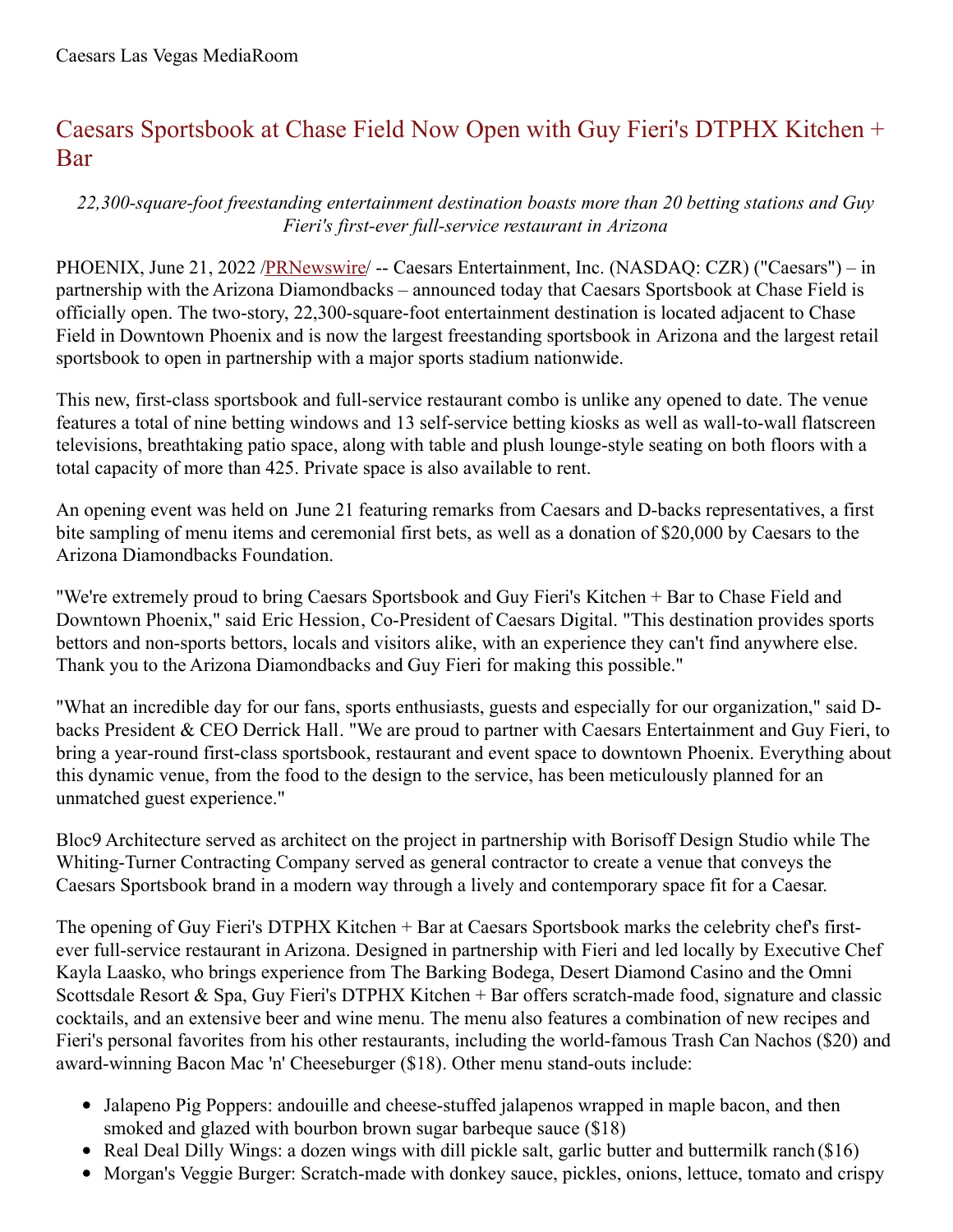onions on a whole wheat bun (\$16)

- Motley Que Pulled Pork: pulled pork shoulder smothered in Guy's bourbon brown sugar sauce, stacked with citrus slaw, pickle chips, aged cheddar cheese, onion straws and donkey sauce on a toasted pretzel hoagie (\$17)
- Blackened Salmon: pan-roasted salmon with blackened "dirty" fried rice, charred asparagus and garliclime compound butter (\$28)
- Cheesecake Challenge: half of a New York-style marble cheesecake topped with potato chips, pretzels and hot fudge (\$24)

"I've worked with the Caesars team for nearly a decade opening restaurants all over the country together. They are the best of the best," said Fieri. "The idea of bringing this next-level restaurant concept to Arizona, a place where I have showcased more than 30 restaurants through 'Diners, Drive-Ins and Dives' over the years, was a no-brainer for me. Thank you to the D-backs and Caesars for making it happen."

Caesars Sportsbook is now open Monday through Thursday from 9 a.m. to 11 p.m., on Friday from 9 a.m. to 1 a.m., on Saturday from 8 a.m. to 1 a.m., and on Sunday from 8 a.m. to 11 p.m. Guy Fieri's DTPHX Kitchen + Bar is open Sunday to Thursday from 11 a.m. to 10 p.m. and on Friday and Saturday from 11:30 a.m. to 10 p.m. for food service and until 1 a.m. both nights for beverage service. The venue will also be open during Dbacks off days and have expanded hours during football season.

The Caesars Sportsbook app integrates mobile sports betting with Caesars' industry-leading loyalty program, Caesars [Rewards](https://c212.net/c/link/?t=0&l=en&o=3573778-1&h=622751268&u=https%3A%2F%2Fwww.caesars.com%2Fmyrewards&a=Caesars+Rewards). Every wager placed on the mobile app rewards the bettor with Tier Credits and Reward Credits that can be used to unlock unbeatable experiences within the Caesars portfolio of properties and partnerships, including access to VIP experiences with the D-backs at Chase Field or at the heart of the famed Las Vegas Strip.

Eligible sports fans in Arizona can [download](https://c212.net/c/link/?t=0&l=en&o=3573778-1&h=1156575511&u=https%3A%2F%2Fwww.williamhill.com%2Fus%2Faz%2Fget-the-app&a=download) the Caesars Sportsbook app, register, and deposit funds to take advantage of a special sign-up offer for first-time users:

- Insure your first bet for up to \$1,500
	- Sign up, deposit, and place your first bet
	- If that first bet isn't a winner, receive a free bet equal to the amount of your first wager up to \$1,500

Caesars is an official sports betting partner of the Arizona Diamondbacks, an authorized gaming operator of Major League Baseball, and has partnerships with the NFL, NBA, NHL, and several individual teams.

For refreshing, real-time industry updates and to join the empire of like-minded Caesars, players can engage with the Caesars Sportsbook on Twitter, Instagram and Facebook at @CaesarsSports. For more information, please visit [dbacks.com/GuyDTPHX](https://c212.net/c/link/?t=0&l=en&o=3573778-1&h=3550880831&u=https%3A%2F%2Fwww.dbacks.com%2FGuyDTPHX&a=dbacks.com%2FGuyDTPHX) or @GuysDTPHX on Facebook, Twitter and Instagram.

## About Caesars Entertainment, Inc.

Caesars Entertainment, Inc. (NASDAQ: CZR) is the largest casino-entertainment company in the US and one of the world's most diversified casino-entertainment providers. Since its beginning in Reno, NV, in 1937, Caesars Entertainment, Inc. has grown through development of new resorts, expansions and acquisitions. Caesars Entertainment, Inc.'s resorts operate primarily under the Caesars®, Harrah's®, Horseshoe®, and Eldorado® brand names. Caesars Entertainment, Inc. offers diversified gaming, entertainment and hospitality amenities, one-of-a-kind destinations, and a full suite of mobile and online gaming and sports betting experiences. All tied to its industry-leading Caesars Rewards loyalty program, the company focuses on building value with its guests through a unique combination of impeccable service, operational excellence